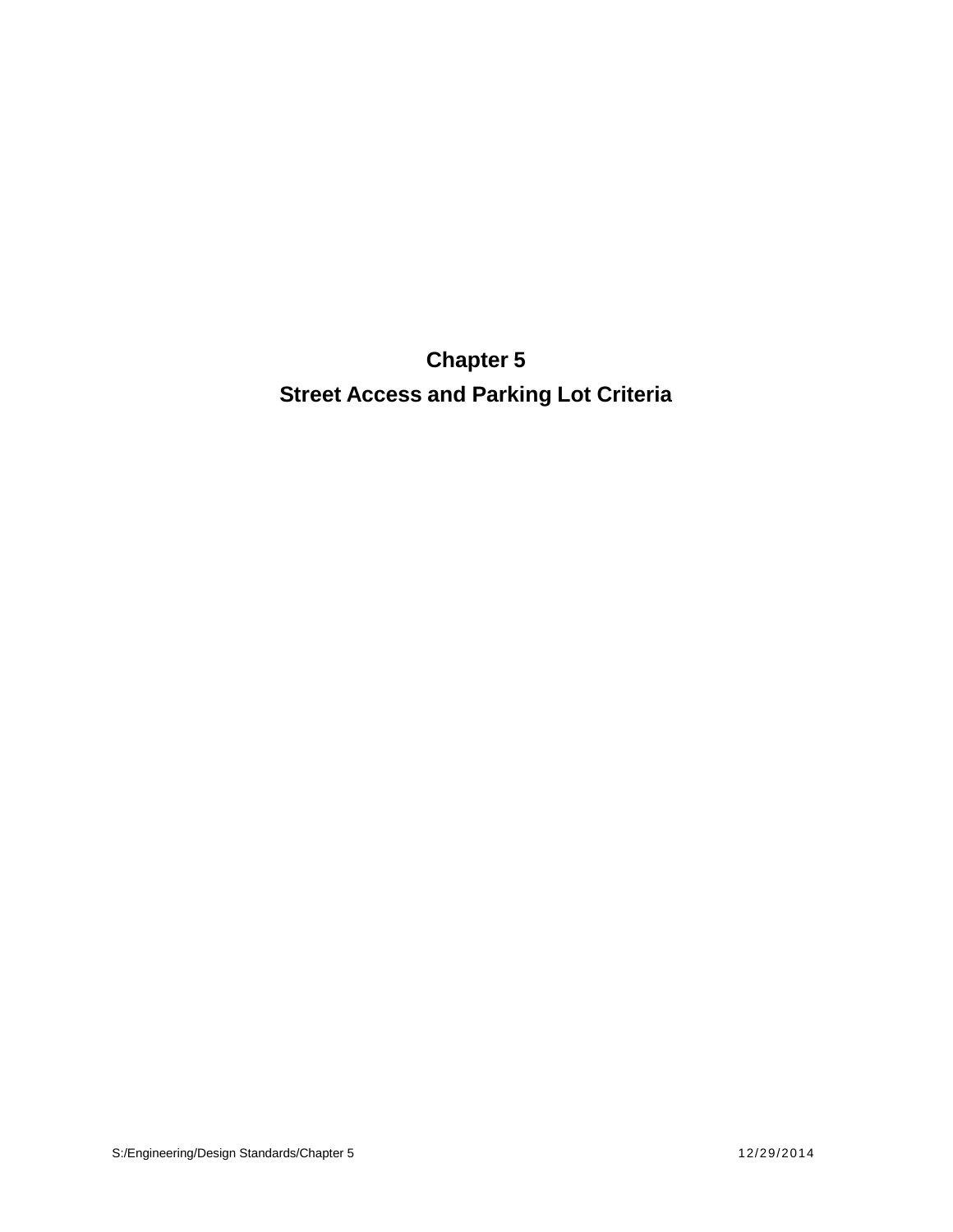## **Chapter 5**

# **Street Access and Parking Lot Criteria**

| <b>Section</b> | <b>Topic</b>                                 | Page |
|----------------|----------------------------------------------|------|
| 5.1            | <b>Traffic Studies</b>                       | 5.1  |
| 5.2            | <b>Access Control</b>                        | 5.6  |
| 5.3            | <b>Access Design</b>                         | 5.12 |
| 5.4            | <b>Off-Street Parking Area</b>               | 5.16 |
| 5.5            | On-Street Diagonal Parking In Urban Villages | 5.17 |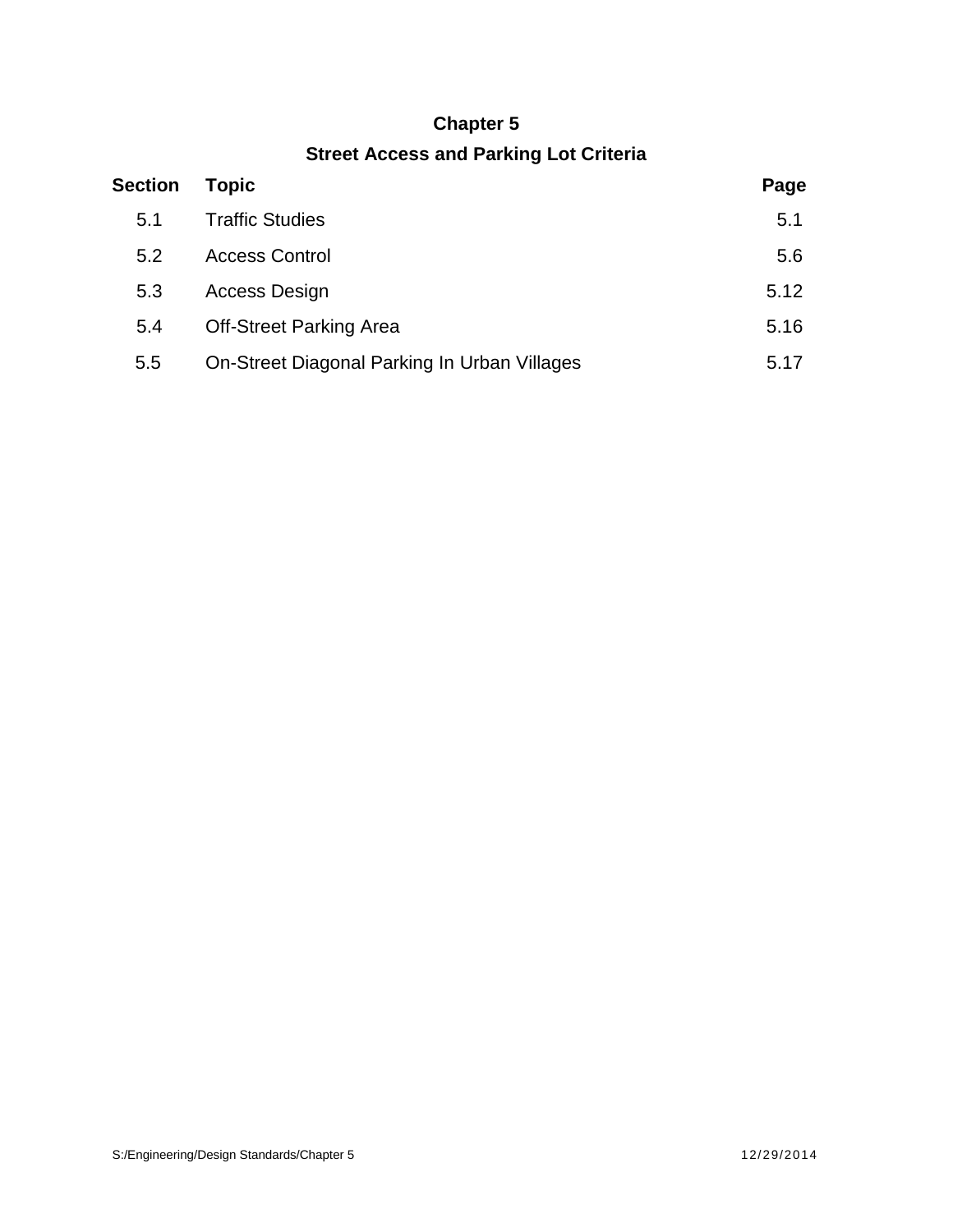## **Chapter 5**

### **Street Access and Parking Lot Criteria**

### **5.1 Traffic Studies**

## **5.1.1 Responsibilities for Traffic Report**

**5.1.1.1** Traffic impact reports may be required by the City in order to adequately assess the impact of a proposal on the existing and/or planned street system. The primary responsibility for assessing the traffic impacts associated with a proposed development will rest with the developer with the City serving in a review capacity.

**5.1.1.2** Unless waived by the City Engineer, a written report meeting the City guidelines will be required for a nonresidential development proposal when trip generation during the peak hour is expected to exceed 100 vehicles, or any multifamily residential development with 150 or more dwelling units.

**5.1.1.3** Preparation of the report shall be the responsibility of the developer and must be prepared by a licensed design professional with experience in transportation planning. Upon submission of a draft traffic report, the City will review the study data sources, methods, and findings. Comments will be provided in a written form. The developer and his engineer will then have an opportunity to incorporate necessary revisions prior to submitting a final report. All reports must be reviewed by the City before acceptance.

**5.1.1.4** All previous traffic reports relating to the development that are more than two years old must be updated, unless it is determined that conditions have not changed enough to warrant an update.

**5.1.1.5** Traffic reports will be required if the trip generation/dwelling unit criteria as noted in Section 5.1.1.2 are exceeded for the following submittals:

- a. For a rezoning or variance application or Conditional Use Permit.
- b. For a final plan or final development plan if the property has already been rezoned for the proposed use and no traffic report was required for the rezoning.
- c. Prior to issuance of a building permit, if the property has already been zoned and/or platted, and no previous traffic report less than two years old exists.
- d. Additional access off an arterial street to an existing use is being requested.
- e. The developer will be required to submit a new traffic report if, after submitting the original traffic report, the land use intensity and traffic generation area have increased.

**5.1.1.6** Where access points are not defined or a site plan is not available at the time the traffic report is prepared, additional traffic work may be required when a site plan becomes available or the access points are defined. Site plan becomes available or the access points are defined.<br>S:/Engineering/Design Standards/Chapter 5 5.1 1 2 / 2 9 / 2 0 1 4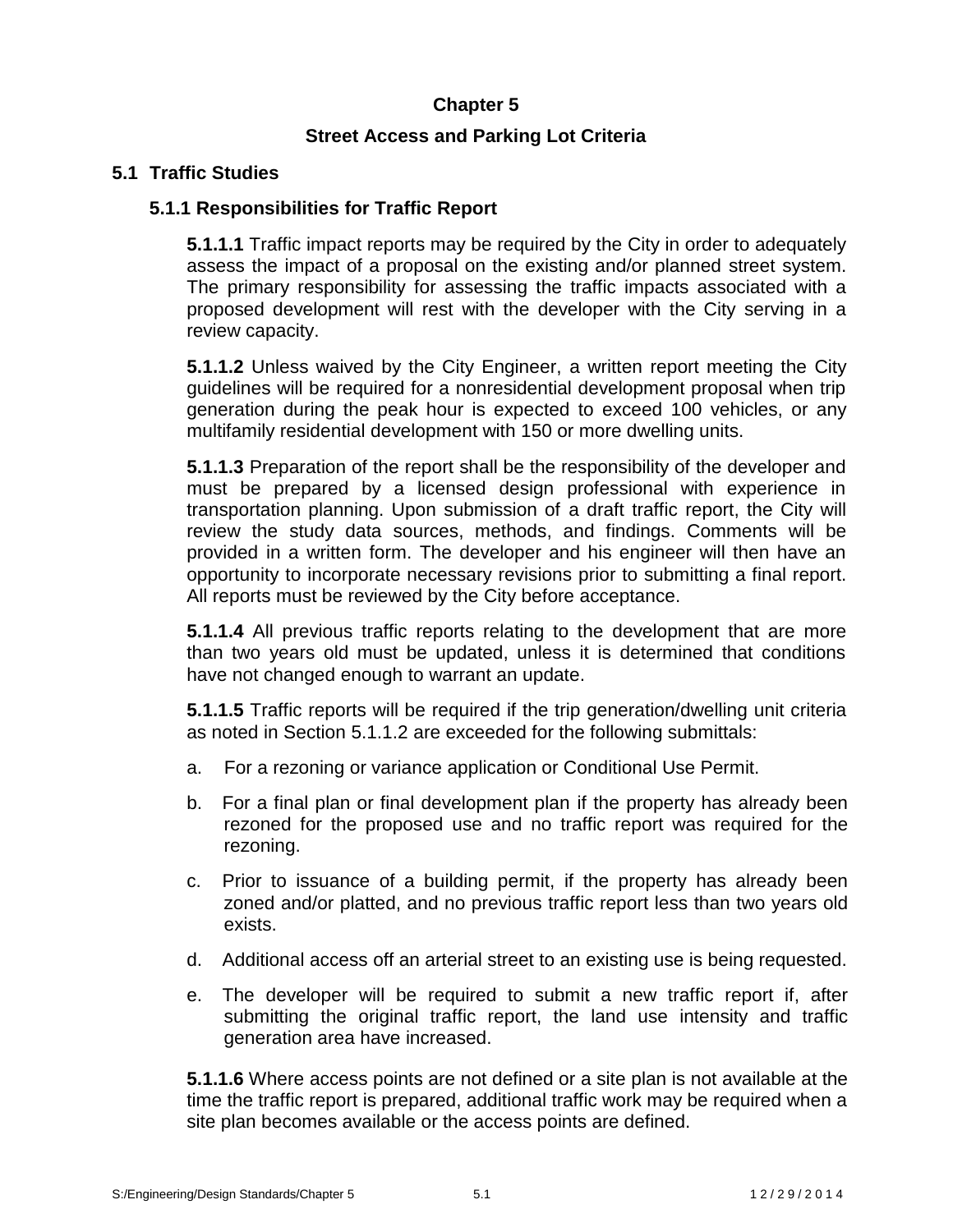**5.1.1.7** The developer will be notified at the preplanning stage if a traffic report will be required, provided sufficient information is available for the City to determine whether the trip generation/dwelling unit criteria have been met. If insufficient information is available but the property appears to involve a sufficiently intense land use, the applicant will be informed that a traffic report is required.

### **5.1.2 Traffic Report Format**

Traffic consultants are encouraged to discuss projects with the City prior to starting the study. Topics for possible discussion at such meetings might include directional distribution of traffic, definition of the study area, intersections requiring capacity analysis, and methods for projecting build-out volume. This should provide a firm base of cooperation and communication between the City, the owner or developer, and his consultant in creating traffic characteristics that are in the best interest of the total community. Specific requirements will vary depending on the site location. However, all traffic reports shall contain, as a minimum, the following information:

**5.1.2.1** Introduction.

**5.1.2.1.1** Site, and Study Area Boundaries. A brief description of the size of the land parcel, general terrain features, the location within the jurisdiction and the region should be included in this section. In addition, roadways that afford access to the site, roadways around the perimeter of the site and roads that serve the project area should be identified.

The exact limits of the study area should be based on engineering judgment and an understanding of existing traffic conditions at the site. In all instances, however, the study area limits shall be mutually agreed upon by the developer, his design professional, and City staff. These limits will usually result from initial discussion with staff. A vicinity map that shows the site in relation to the surrounding transportation system, should be included.

**5.1.2.1.2** Existing and Proposed Site Uses. The existing and proposed uses of the site should be identified in terms of the various zoning categories of the City. In addition, the specific use for which the request is made should be identified if known, since a number of uses may be permitted under the existing ordinances.

**5.1.2.1.3** Existing and Proposed Land Uses in Vicinity of the Site. A complete description of the existing land uses out one quarter mile around the site, as well as their current zoning and use, should be included.

The developer should also state the proposed uses for vacant adjacent land in order that any proposed transition in uses is identified. This latter item is especially important where large tracts of undeveloped and/or underdeveloped land are in the vicinity of the site, and within the prescribed study area. Generally much of this information can be obtained from the initial meetings with the City's Planning staff.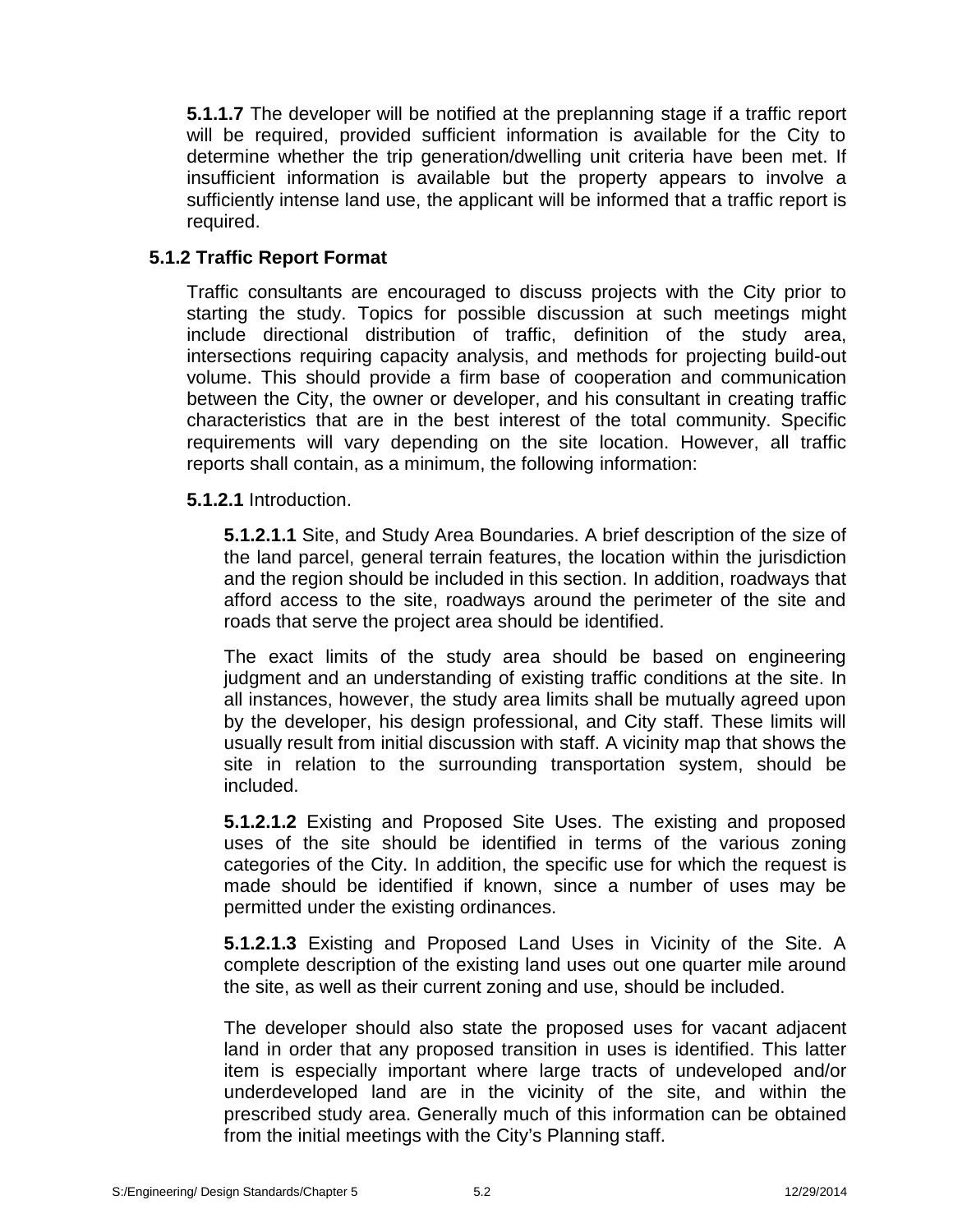**5.1.2.1.4** Existing and Proposed Roadways and Intersections. Within the study area, the developer must describe existing roadways and intersections (geometrics and traffic signal control) as well as improvements contemplated by government agencies. This would include the nature of the improvement project, its extent, implementation schedule, and the agency or funding source responsible.

**5.1.2.2** Trip Generation and Design Hour Volumes.

**5.1.2.2.1** A summary table listing each type of land use, the size involved, the average trip generation rates used (total daily traffic and a.m./p.m. peaks), and the resultant total trips generated shall be provided.

**5.1.2.2.2** Trip generation will be calculated from the latest data contained within the *Institute of Transportation Engineers' (ITE) Trip Generation Guide* (latest edition). In the event that data is not available for the proposed land use, the City must approve estimated rates prior to acceptance.

**5.1.2.2.3** Site design hour volumes approximating the peak hour volume used to determine public improvements will be estimated by one of the following methods which are listed in order of preference:

- a. Traffic volume counts for existing uses.
- b. Peak hour trip generation rates as published in the *ITE Trip Generation Guide* (latest edition).

**5.1.2.3** Trip Distribution. The direction of approach for site-generated traffic will be presented in this section. The technical analysis steps, basic methods, and assumptions used in this work must be clearly stated.

**5.1.2.4** Trip Assignment. This section will describe the utilization of study area roadways by site-generated traffic. The anticipated site traffic volumes must be combined with existing and projected area traffic volumes in Section 5.1.2.5 to describe mainline and turning movement volumes for future conditions with the site developed as proposed. Internal trips in excess of 10 percent will require analytical support to demonstrate how the higher figures were derived. Nongenerated passerby traffic reductions in generation volumes may be considered if applicable. All estimates of trip distribution, assignment, and modal split are subject to review and approval by the City.

**5.1.2.5** Existing and Projected Traffic Volumes.

**5.1.2.5.1** Graphics should show:

- a. a.m. peak hour site traffic (in and out) including turning movements.
- b. p.m. peak hour site traffic (in and out) including turning movements.
- c. a.m. peak hour total including site (in and out) and through traffic including turning movements for current conditions and the build-out.
- d. p.m. peak hour total including site (in and out) and through traffic including turning movements for current conditions and build-out.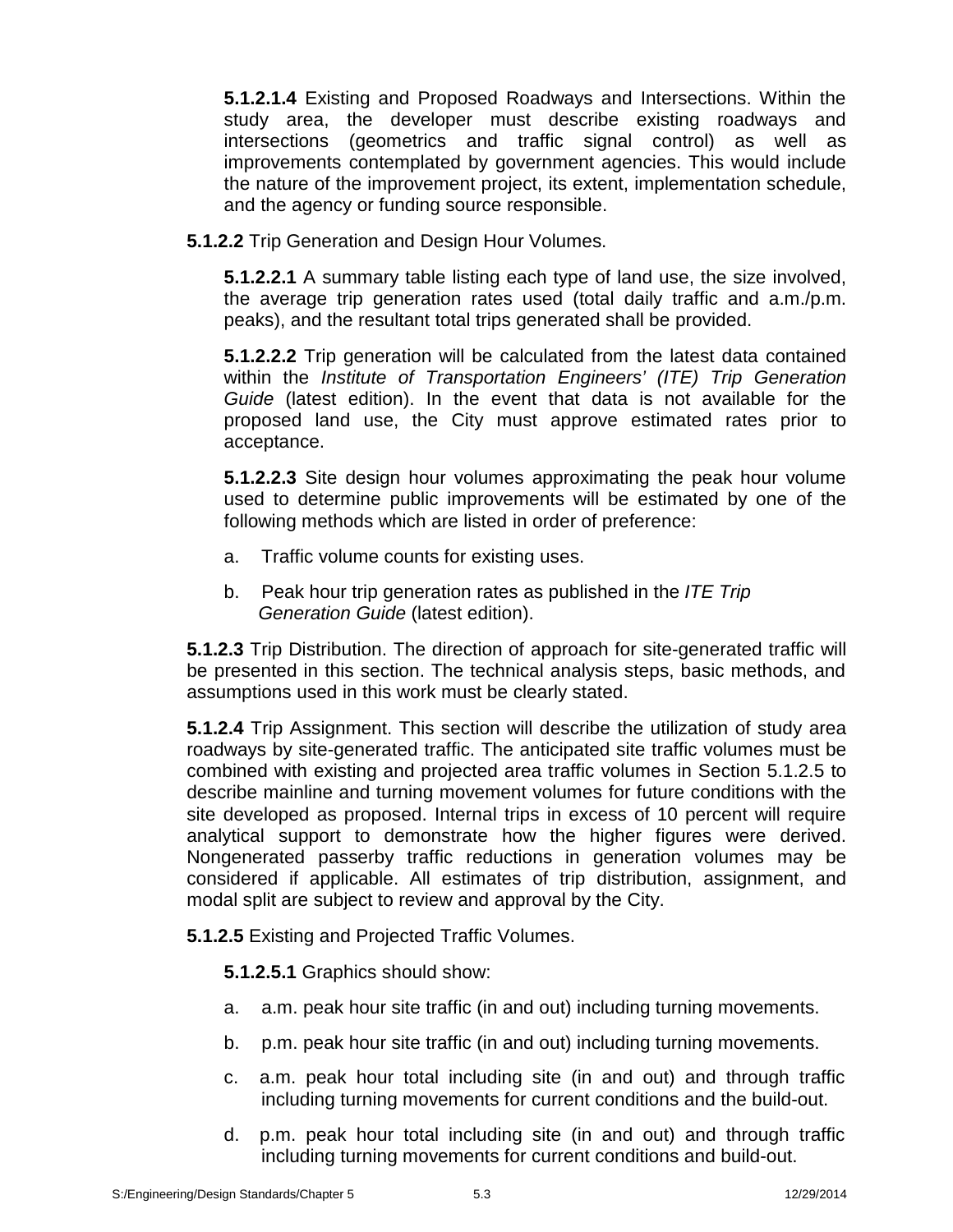**5.1.2.5.2** All raw traffic count data (including hourly Average Daily Traffic (ADT) and peak hour turning movements) and analysis worksheets shall be provided in the appendices. Computer techniques and the associated printouts can be used as part of the report.

**5.1.2.5.3** Build-out projections shall include major vacant properties around the proposed development as defined by the City. Volume projections for background traffic growth will be provided by the City, or a method for determining their volume will be recommended by the City.

**5.1.2.5.4** All total daily traffic counts should be actual machine counts and not based on factored peak hour sampling. Latest available machine counts from the South Dakota Department of Transportation (SDDOT), the City, and other agencies may be acceptable if not more than two years old.

**5.1.2.5.5** All traffic will be assigned to existing and planned facilities in a manner consistent with existing traffic patterns and approved by the City.

**5.1.2.6** Capacity Analysis. A capacity analysis will be conducted for the street intersections at driveways for the proposed development. Within the limits of the previously defined study area, capacity analyses will also be conducted for street intersections. The a.m., p.m., and any other relevant peak period will be analyzed. Pedestrian, bicycles, and transit movements should also be considered in the evaluation. Capacity calculations should also include an analysis for MPO planning year horizon or build-out conditions.

**5.1.2.7** Traffic Signals.

**5.1.2.7.1** The need for new traffic signals shall be checked using the warrants in the *Manual on Uniform Traffic Control Devices*, latest edition. Traffic progression is of paramount importance. Generally a spacing of one-half mile for all signal-controlled intersections is desirable with the spacing not to drop below one quarter mile. This spacing is usually desirable to achieve good speed, capacity, and optimum signal progression.

**5.1.2.7.2** To provide flexibility for existing conditions and ensure optimum signal progression, an approved traffic engineering analysis will be made to properly locate all proposed connecting access approaches that may require signalization if the access is more than 100' from a quarter mile spacing. A progression pattern will be established between two public intersections that bracket the proposed approach as chosen by the City. These bracketing intersections should be at least one mile apart, and be existing, or possible future signal locations. The progression patterns shall be established using A.M. and P.M. peak platoon progression diagrams and an off-peak time space diagram that shows progression in both directions. The cycle lengths and splits used for capacity analysis shall be the same ones that are used for the progression patterns.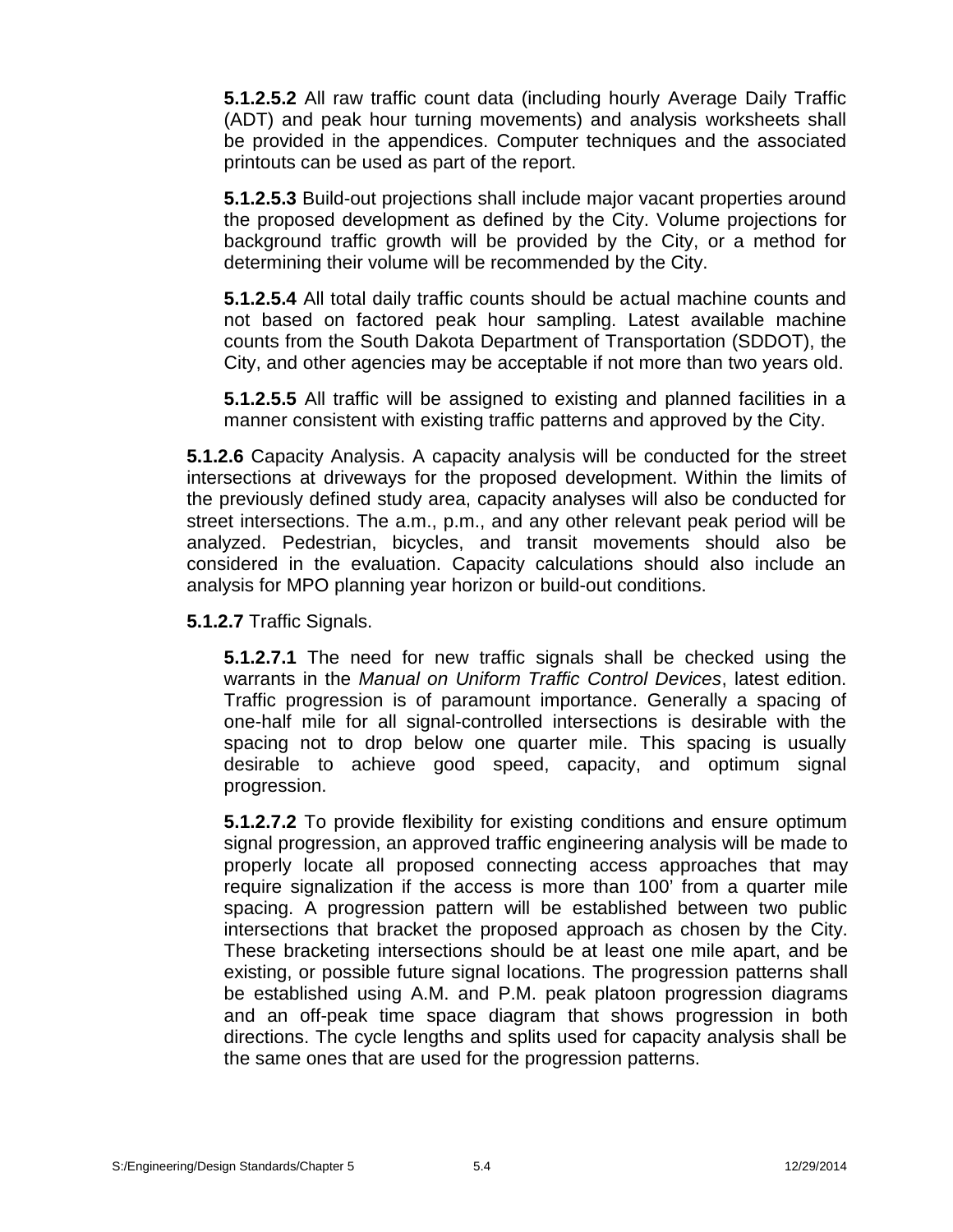**5.1.2.7.3** The acceptable cycle lengths for capacity analysis and progression patterns are between 60 and 180 seconds with a travel speed of 40 mph, unless existing signal systems and speed limits govern usable cycle lengths and travel speeds. Left-turn phases shall have a minimum split of at least 10 seconds. Dual left-turn phases shall have a minimum split of at least 13 seconds. Thru-phases shall have a minimum split of at least 20 seconds, and no less than the time required for a pedestrian to cross the street in accordance with the latest edition of the *Manual of Uniform Traffic Control Devices.*

**5.1.2.8** Level of Service. Level of Service (LOS) C during the peak hour will be the design objective for all new street components and intersections. Individual approaches shall be designed to at least LOS D for arterial street approaches or a LOS E for collector/local/private street approaches, with no individual movement having a volume/capacity ratio of greater than 1.00. Existing corridors with established adjacent development shall be designed to LOS D. The design year will be the year of build-out for the area. Levels of service are defined in *The Highway Capacity Manual*.

**5.1.2.9** Traffic Crashes. Traffic crash data for affected street corridors may be required for the study. Where this is necessary, estimates of increased or decreased crash potential shall be evaluated for the development.

**5.1.2.10** Recommendations. In the event that analysis indicates unsatisfactory levels of service on study area roadways, the developer and his traffic engineer will provide a description of proposed improvements to remedy deficiencies. These proposals would not include committed projects by the City or the SDDOT. In general, the recommendation section should include:

**5.1.2.10.1** Proposed Recommended Improvements. This section shall describe the location, nature, and extent of proposed improvements to assure sufficient roadway capacity.

**5.1.2.10.2** Volume/Capacity Analysis at Critical Points. Another iteration of the volume/capacity analysis will be described which demonstrates the anticipated results of making these improvements.

**5.1.2.10.3** Levels of Service at Critical Points. As a result of the revised volume/capacity analysis presented in the previous section, levels of service for the highway system with improvements will be presented.

**5.1.2.11** Conclusion. The last chapter of the report must be a clear, concise description of the study findings. It is anticipated that this concluding chapter will serve as an executive summary.

**5.1.2.12** Revisions to Traffic Report. Revisions to the traffic report must be provided as required by the City. The need to require revisions will be based on the completeness of the traffic report, the thoroughness of the impact evaluation, and the compatibility of the study with the proposed access and development plan.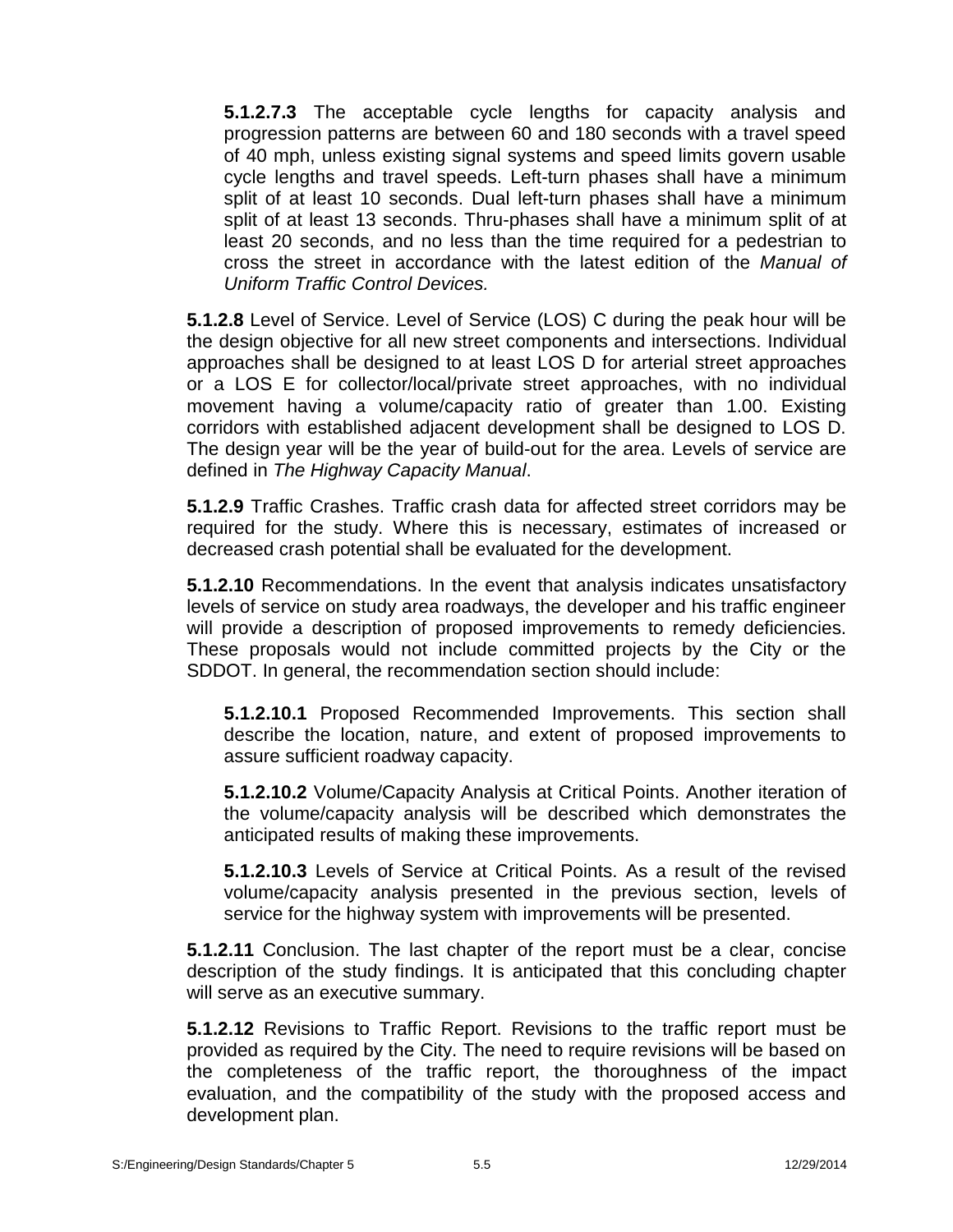**5.1.2.13 Report Submittals.** The traffic engineer shall submit an electronic copy and at least two paper copies of the Draft Traffic Impact Study to the City Engineer. In addition, the engineer shall submit the electronic files of Synchro and SimTraffic traffic data and output files.

The engineer shall submit to the City one paper copy and one electronic copy of the Final Traffic Impact Study.

#### **5.2 Access Control**

#### **5.2.1 General Access**

Access in newly developing areas will follow these provisions. In areas being redeveloped, access will be determined as to the best fit based on traffic safety, existing conditions, future street improvements, and property development along with other considerations as appropriate.

A Sidewalk and Driveway Permit must be obtained from the City for any public or private access constructed to a public street. Access to streets or highways within the city limits under the jurisdiction of the South Dakota Department of Transportation (SDDOT) are also governed by requirements of the SDDOT. In addition to obtaining a permit from the City Engineer, a permit from the Area Engineer of the SDDOT must be obtained. Access shall be limited as dictated by this City of Huron Falls Design Standards. Any discrepancy between the SDDOT and the City of Huron regarding precedence of access design standards shall be jointly coordinated, reviewed, and approved.

Fire Department access to all buildings shall be provided and maintained during construction and upon completion of all improvements.

### **5.2.4 Definition of Terms for Access Control**

Several terms are used herein which have a somewhat distinct meaning. For the purpose of clarity, the definitions of some of these terms are listed below.

**5.2.4.1** Width of Curb Opening (W) - The width of curb opening measured at the throat of the driveway from the edge of pavement to the edge of pavement.

**5.2.4.2** From Property Line (P) - The distance measured along the property line from the nearest edge of the driveway to the property line.

**5.2.4.3** Corner Clearance (C) - At an intersecting street the distance measured along the curb line from the end of the corner radius to the nearest edge of the curb opening.

**5.2.4.4** Distance Between Double Drives (D) - The distance measured along the curb line between the radii.

**5.2.4.5** Frontage - The distance along the street right-of-way line of a single property or development between the property lines. Corner property at an intersection would have a separate frontage along each street.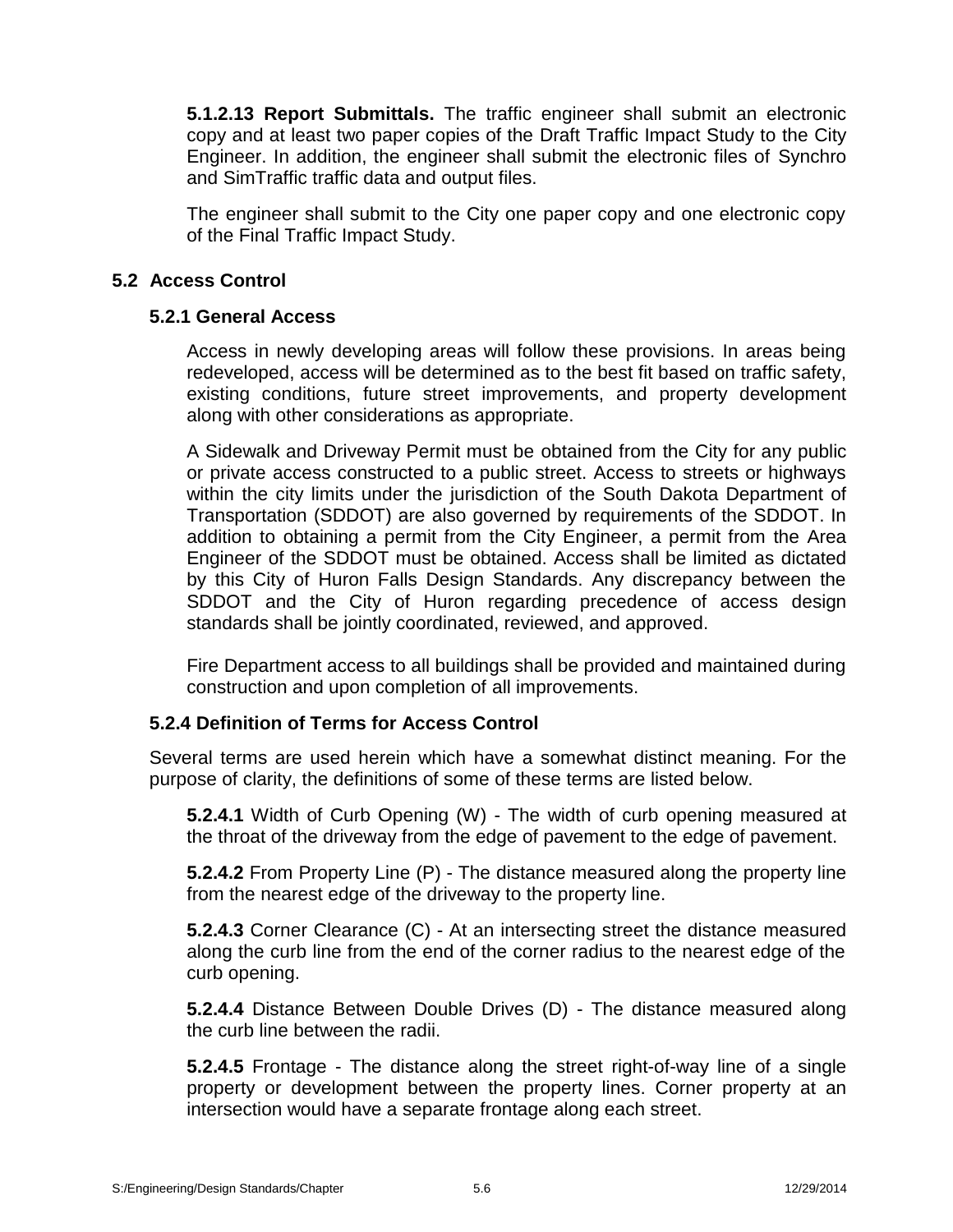**5.2.4.6** Residential - Property used primarily for residential purposes such as single-family, two-family, and multifamily units

### **5.2.2 Basic Principles for Curb Openings and Driveways**

## **5.2.2.1** Arterial Street Access

**5.2.2.1.1** Private residential access directly to arterial streets and any access to a principal arterial street shall be permitted only when the property in question has no other reasonable access to the general street system, or when denial of direct access to the arterial and alternative access to another roadway would cause traffic operation and safety problems as shown in a Traffic Report. Any access to arterials must adhere to City street standards as described in Chapter 8.

#### **5.2.2.2** General Access

**5.2.2.2.1** High Volume Access. In general, when trip generation served by the driveway exceeds 100 vehicles per hour during the peak hour or the driveway accesses an arterial street, returns using a standard street return radius as set forth in Table 5.1 and Figure 5.1 will be required.

**5.2.2.2.2** Access Points. Access will not be approved for parking or loading areas that require backing maneuvers onto or from a public street right-of way except for single-family or duplex residential uses on local and minor collector streets.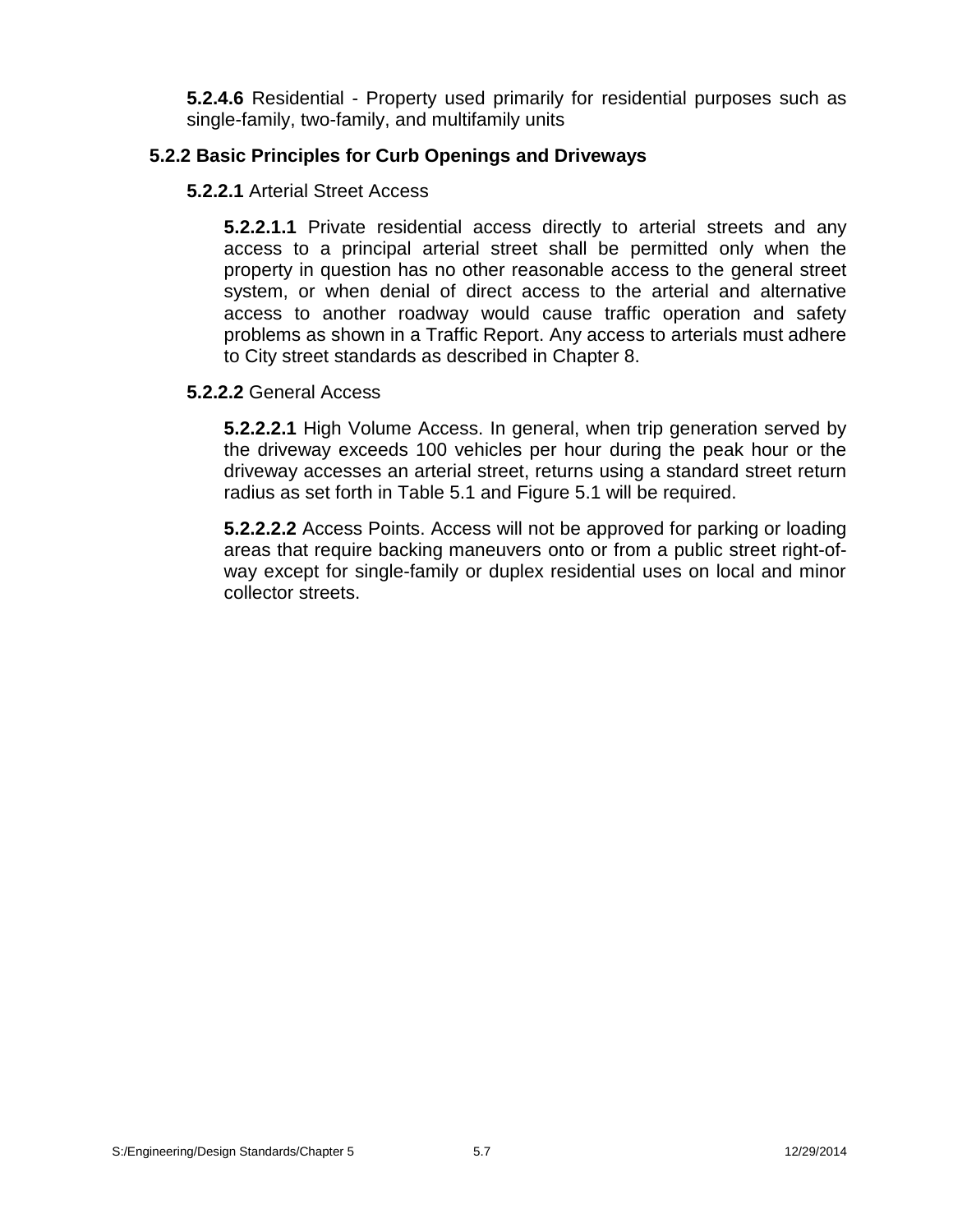### **Table 5.1**

#### **Driveway Dimensions** (All Dimensions in Feet)

|                                    | <b>Dimension</b><br>Reference |                  | Local           |                 |                  | Collector       |                 | Arterial         |                 |                 |
|------------------------------------|-------------------------------|------------------|-----------------|-----------------|------------------|-----------------|-----------------|------------------|-----------------|-----------------|
| Arterial                           | (See<br>Figure 5.1)           | Resi-<br>dential | Com-<br>mercial | Indus-<br>trial | Resi-<br>dential | Com-<br>mercial | Indus-<br>trial | Resi-<br>dential | Com-<br>mercial | Indus-<br>trial |
| Width <sup>1</sup>                 | W                             |                  |                 |                 |                  |                 |                 |                  |                 |                 |
| Minimum                            |                               | 12               | 15              | 20              | 12               | 15              | 20              | 15               | 15              | 20              |
| Maximum                            |                               | $32^2$           | 36              | 40              | 30               | 36              | 40              | 36               | 36              | 40              |
| Right-turn<br>Radius               | $\mathsf{R}$                  |                  |                 |                 |                  |                 |                 |                  |                 |                 |
| Minimum                            |                               | 5                | 10              | 15              | 10               | 15              | 25              | 25               | 25              | 30              |
| Maximum <sup>3</sup>               |                               | 15               | 20              | 30              | 25               | 50              | 50              | 30               | 50              | 50              |
| Minimum<br>$S$ pacing <sup>4</sup> |                               |                  |                 |                 |                  |                 |                 |                  |                 |                 |
| From<br>Property<br>Line           | P                             | $\mathbf 0$      | $\mathsf{R}$    | $\mathsf{R}$    | $\mathbf 0$      | $\mathsf{R}$    | R               | $\mathsf{R}$     | $\mathsf{R}$    | $\mathsf{R}$    |
| From<br><b>Street</b><br>Corner    | $\mathsf{C}$                  | 10               | 40              | 40              | 50               | 50              | 50              | <b>NA</b>        | <b>NA</b>       | <b>NA</b>       |
| <b>Between</b><br><b>Driveways</b> | D                             | 10 <sup>5</sup>  | 25              | 25              | 35               | 50              | 50              | <b>NA</b>        | <b>NA</b>       | <b>NA</b>       |
| Angle <sup>6</sup>                 | A                             | $45^{\circ}$     | $70^{\circ}$    | $70^{\circ}$    | $45^{\circ}$     | $70^{\circ}$    | $70^{\circ}$    |                  |                 |                 |

 $1$  The minimum width of commercial driveways is intended to apply to one-way operation. In high pedestrian activity areas, such as in a central business district or in the same block with an auditorium, school, or library, the maximum basic width should be 30 feet. The width shown applies to rural routes and most City streets including neighborhood business, residential, and industrial streets. The width is intended to be measured along the right-of-way line, in most instances, at the inner limit of a curbed radius or between the line of the radius and the near edge of a curbed island at least 50 square feet in area.

 $2$  Maximum width on bulb of cul-de-sac shall be 24 feet.

 $3$  On the side of a driveway exposed to entry or exit by right-turning vehicles. In high pedestrian activity areas, the radii should be half the values shown. The maximum radii for major generator driveways shall be designed in accordance with *A Policy on Geometric Design of Highways and Streets*, published by AASHTO latest edition.

<sup>4</sup> Measured along the curb or edge of pavement from the roadway end of the curb radius. In high pedestrian activity areas, the minimum spacing between driveways should be 5 feet.

<sup>5</sup> Minimum space between driveways may be reduced to 3 feet on one side on local streets only at the discretion of the City Engineer.

 $6$  Minimum acute angle measured from edge of pavement, and generally based on one-way operation. For two-way driveways, and in high pedestrian activity areas, the minimum angle should be 80 degrees.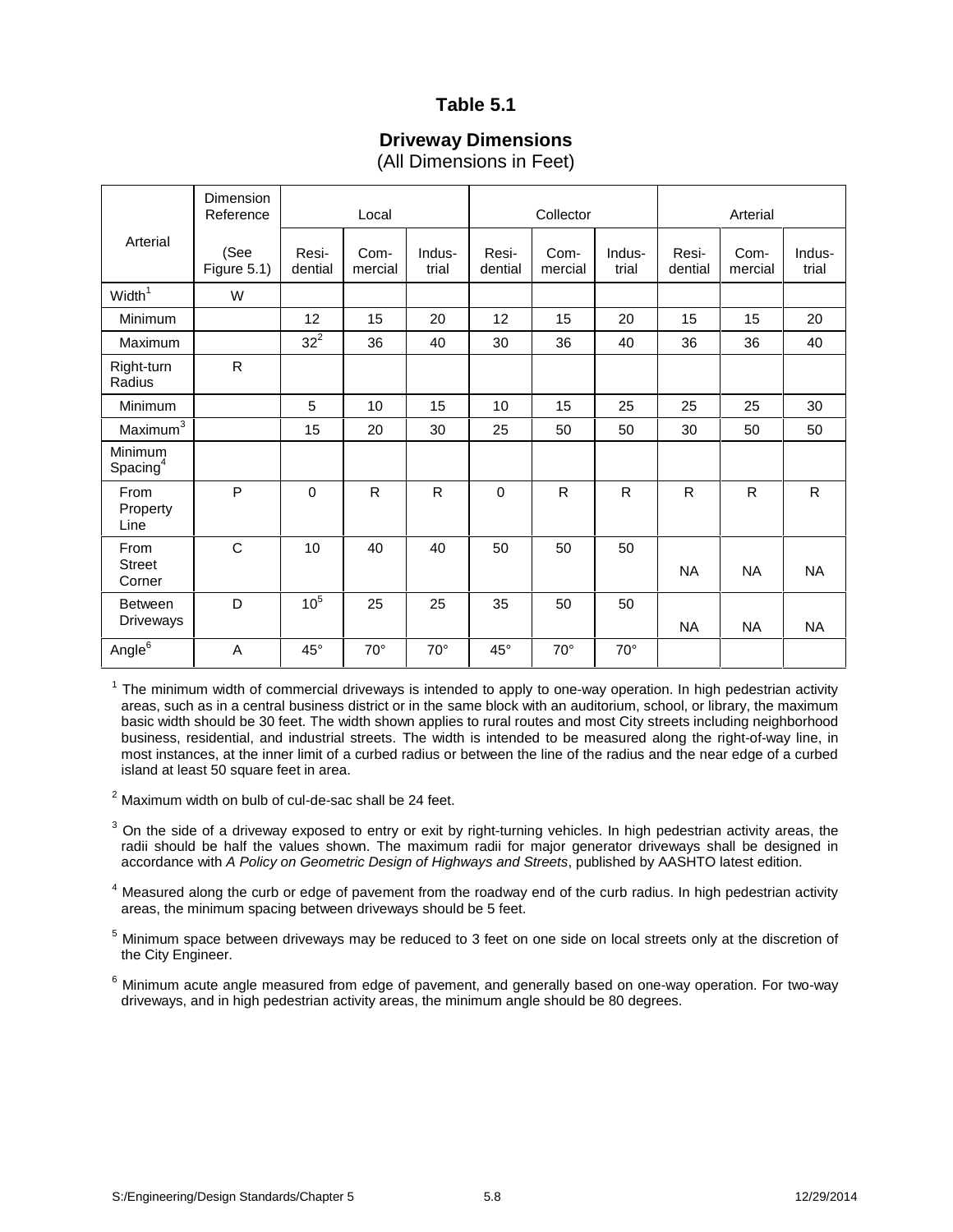## **Figure 5.1 Driveway Dimensions**



**5.2.2.2.3** Standards. Every property that accesses the street shall have a driveway. Driveways shall be constructed in accordance with the City of Huron Standard Plates.

**5.2.2.2.4** Existing and Future Demands. The opening or driveway width shall be adequate to handle properly the anticipated traffic volume and character of traffic as well as being within the limits specified for the type of property development. The controls established for curb openings and driveways shall apply to existing streets as well as new streets that may be developed in the future.

**5.2.2.2.5** Utility Conflicts. Any adjustments which must be made to utility poles, street light standards, fire hydrants, catch basins or inlets, traffic signs and signals, or other public improvements or installations which are necessary as the result of the curb openings or driveways shall be accomplished without any cost to the City.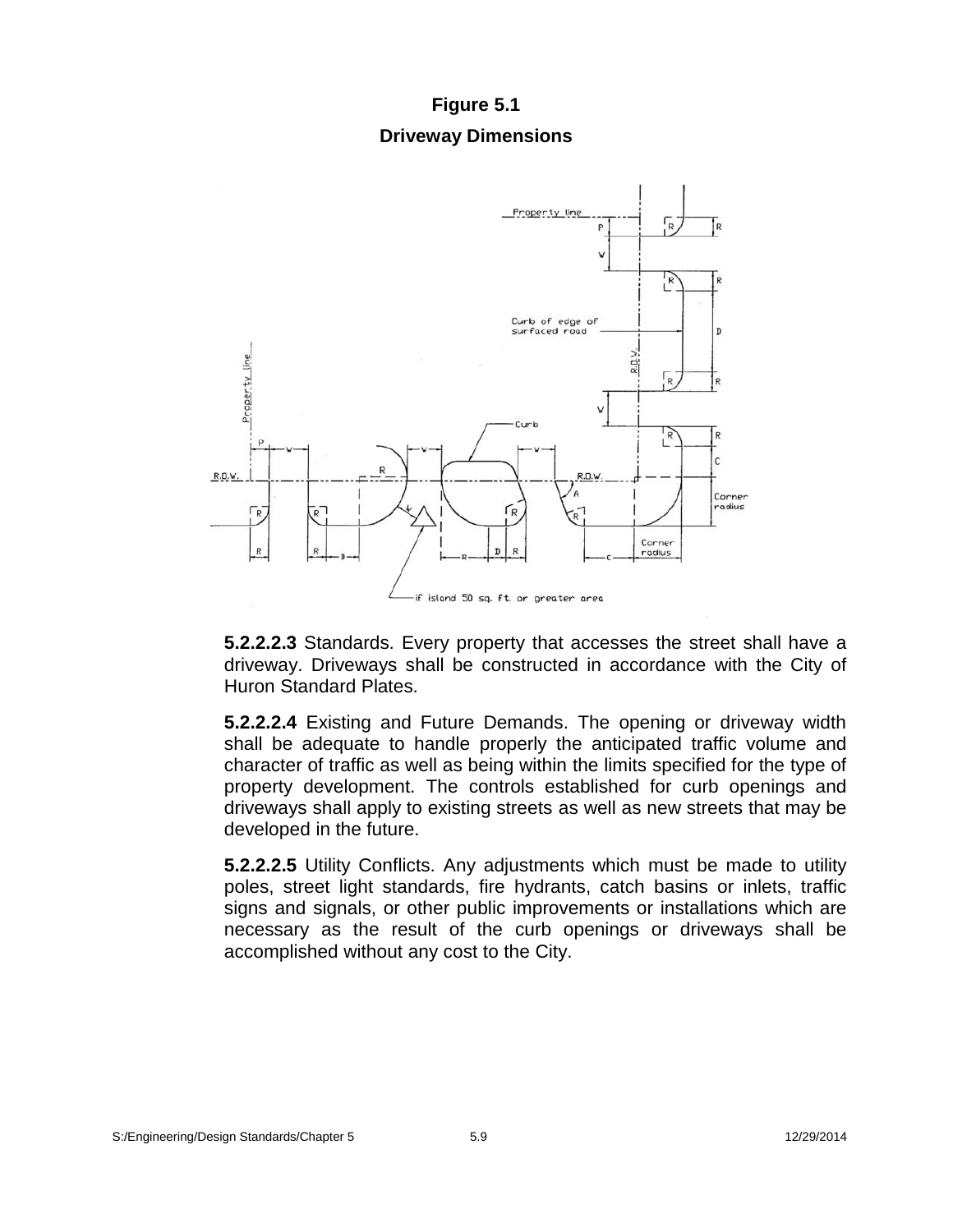**5.2.2.2.6** Access Signs. Driveway approaches, whereby the driveway is to serve as an entrance only or as an exit only, shall be appropriately signed by, and at the expense of, the property owner subject to approval of City Engineer. Sign location, height, and legend must be in accordance with the *Manual on Uniform Traffic Control Devices* (MUTCD).

**5.2.2.2.7** Abandoned Driveways. Any curb opening or driveway which has been abandoned shall be removed and the street restored by the property owner.

### **5.2.3 General Requirements**

**5.2.3.1** Number of Openings.

**5.2.3.1.1** Single-Family Residential—In general, each single-family residential property shall be limited to one access point. However, where houses are located on corner lots or have extra wide frontage, more than one access point may be permitted. Applicable zoning setback requirements must be followed.

**5.2.3.1.2** Multi-Family Residential—In general, access shall be determined by information provided by the owner/developer in a Traffic Impact Report and/or by comments generated during the City's review and acceptance of that report.

**5.2.3.1.3** Commercial/Industrial—In general, access to commercial and industrial property shall be limited to the requirements as set forth in Chapter 8 of the Engineering Design Standards and shall be based on the street classification. For commercial/industrial property located on a corner of an arterial street, access may be restricted to a side street only. Access may also be restricted if use of such access would be precluded by existing left turn lanes or other traffic control devices.

**5.2.3.2** Access to Roadways with No Curb and Gutter. Private drive access to local, collector, or arterial streets that have no curb and/or gutter improvements shall be constructed to meet the following requirements:

**5.2.3.2.1** The private drive shall extend from right-of-way line to the edge of the existing driving surface and shall be constructed of: (a) an 8-inch- thick compacted aggregate base material, or if paved, (b) a minimum 4- inchthick asphalt pavement over 6-inch-thick aggregate base material; i.e., minimum acceptable roadway pavement design.

**5.2.3.2.2** Access shall be governed by the driveway criteria.

**5.2.3.2.3** A culvert properly sized for the ditch flow shall be installed at the established roadside ditch flowline beneath the private drive access. Minimum size for the culvert shall be 15 inches. Culverts shall have a precast concrete-sloped end section, cast-in-place concrete headwall or a flared CMP end section. If a cast-in-place headwall is built, it shall have a maximum slope of 4:1 on any exposed face. No vertical headwalls will be allowed.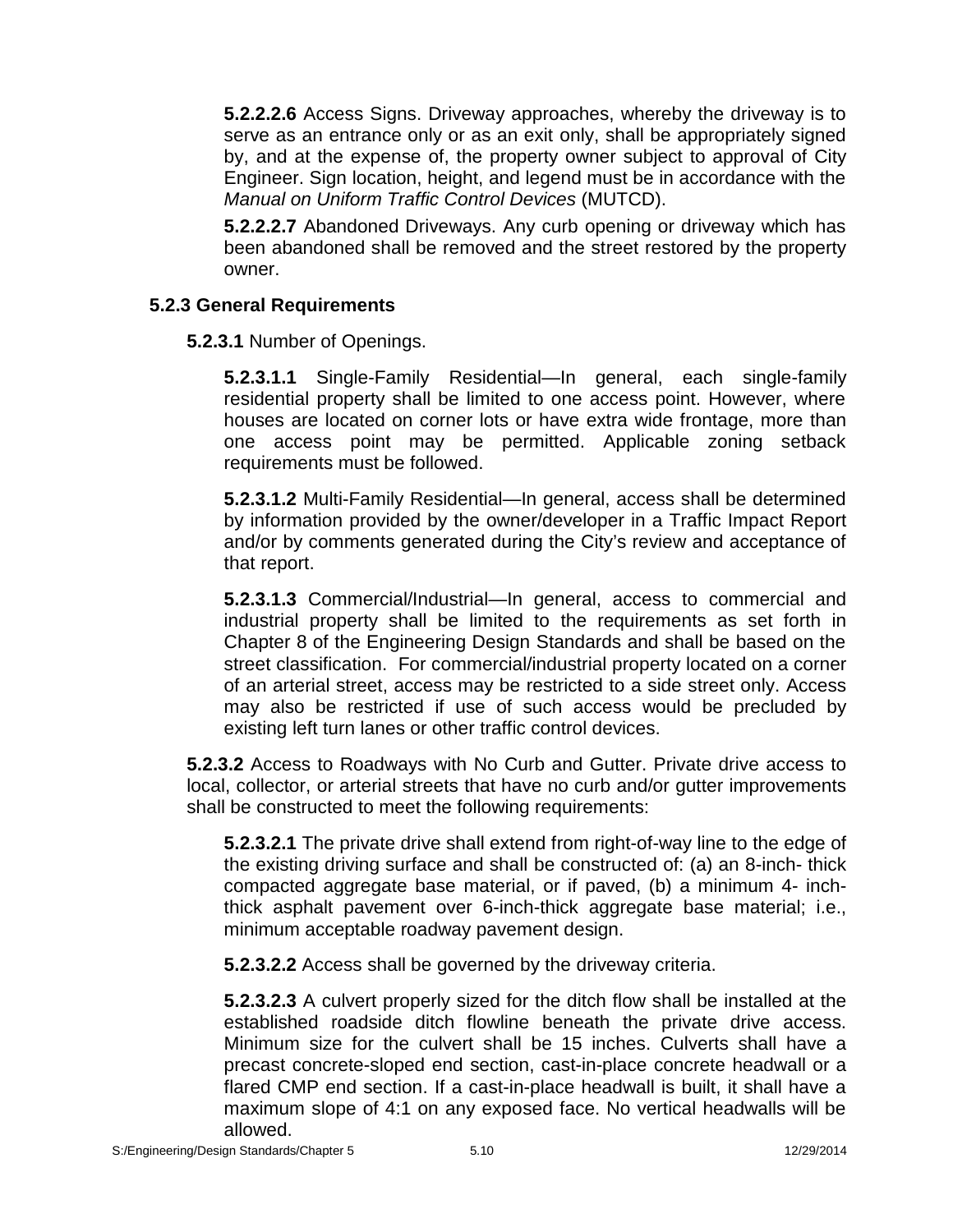**5.2.3.2.4** A sketch plan of the installation must be submitted with the access permit application. No construction permit will be issued until the access and its construction plan or sketch are approved by the Office of the City Engineer.

**5.2.3.3** Amount of Curb Opening Permitted. Driveway width shall comply with Table 5.1.

**5.2.3.4** Mutual Access. On commercial, industrial, and multifamily developments, mutual use of access to streets is encouraged and may be necessary to meet driveway spacing requirements. Where used, mutual access will comply with City ordinance and will be shown on plans for approval prior to construction or change of use.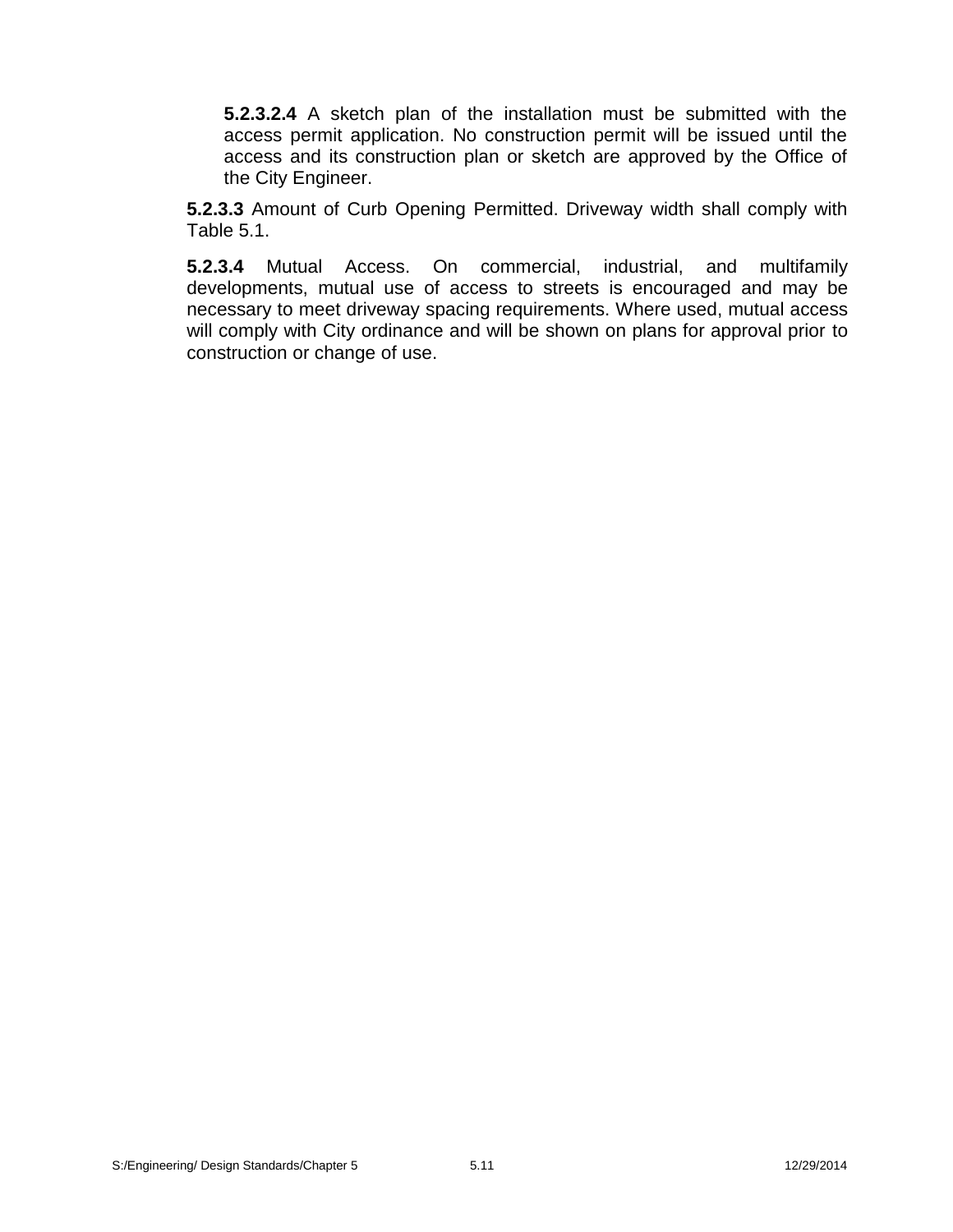#### **5.3 Access Design**

#### **5.3.1 Driveway Spacing**

Where lots are large enough, the center of driveways not in alignment will normally be offset a minimum of 150 feet for all commercial/multifamily properties. Greater distances may be required if left-turn storage lanes require such on arterial streets. Minimum sight distance shall be provided at all access points as shown in Figure 5.2, which applies to both city street and driveway intersections.



**Figure. 5.2: Intersection Distance at At-Grade Intersection**

- A SIGHT DISTANCE FOR P VEHICLE CROSSING TWO-LANE HIGHWAY FROM STOP (SEE DIAGRAM).
- B-I- SIGHT DISTANCE FOR P VEHICLE TURNING LEFT INTO TWO-LANE HIGHWAY ACROSS P VEHICLE APPROACHING FROM LEFT (SEE DIAGRAM).
- B-I-4 Lane+median SIGHT DISTANCE FOR P VEHICLE TURNING LEFT INTO FOUR-LANE HIGHWAY ACROSS P VEHICLE APPROACHING FROM LEFT (SEE DIAGRAM).
- B-2b- SIGHT DISTANCE FOR P VEHICLE TO TURN LEFT INTO TWO-LANE HIGHWAY AND ATTAIN 85% OF DESIGN SPEED WITHOUT BEING OVERTAKEN BY A VEHICLE APPROACHING FROM THE RIGHT REDUCING SPEED FROM DESIGN SPEED TO 85% OF DESIGN SPEED (SEE DIAGRAM).
- Cb- SIGHT DISTANCE FOR P VEHICLE TO TURN RIGHT INTO TWO-LANE HIGHWAY AND ATTAIN 85% OF DESIGN SPEED WITHOUT BEING OVERTAKEN BY A VEHICLE APPROACHING FROM THE LEFT AND REDUCING FROM DESIGN SPEED TO 85% OF DESIGN SPEED.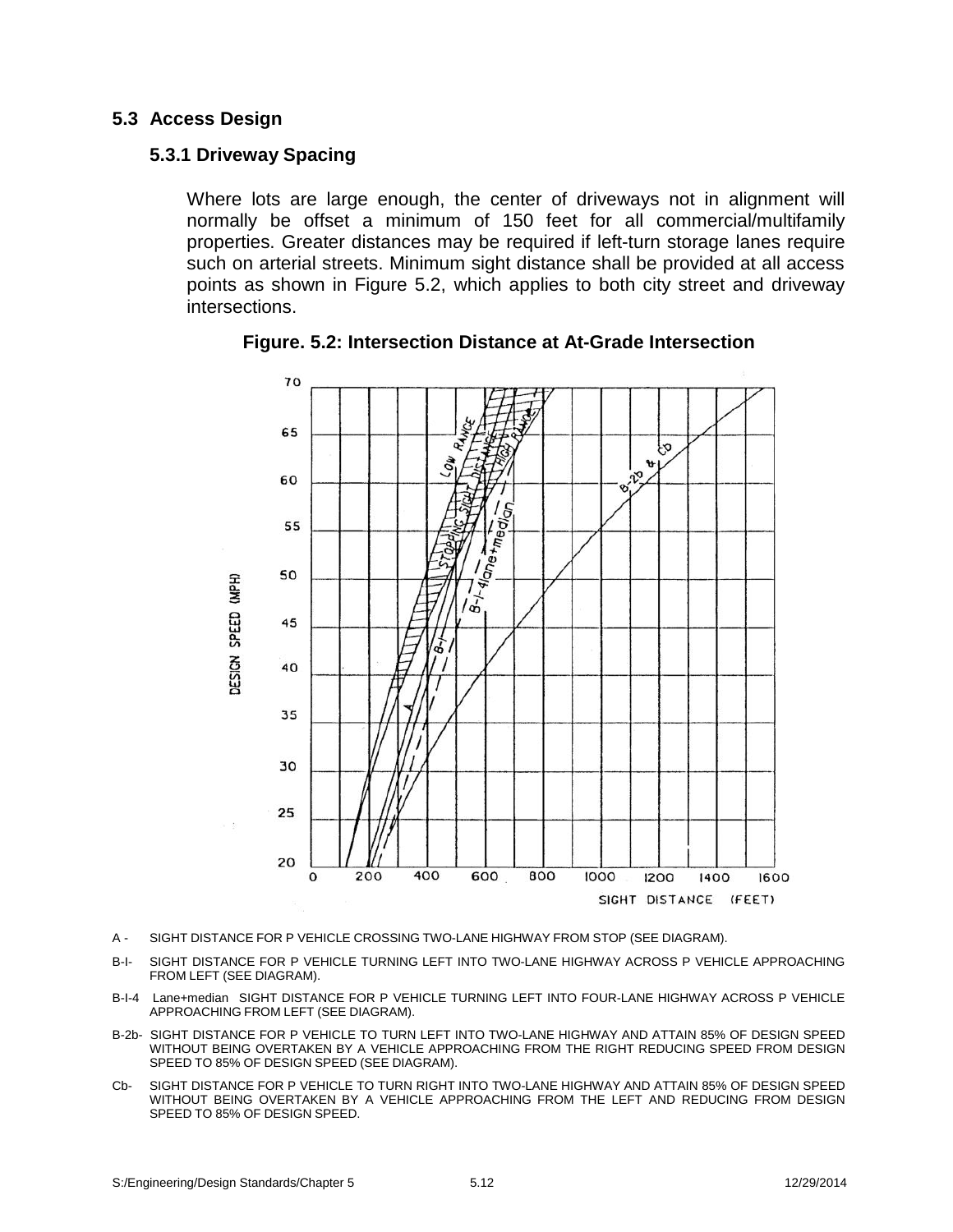## **5.3.2 Driveway Design**

Driveway sectional details are shown in Figure 5.3 with design requirements listed in Table 5.2.



**Figure 5.3 Driveway Grades**

\*All sidewalk grades (Gs) shall be no more than 2.0%.

|                                         |                                    |         | Grade (G1) | Grade (G2) |      |                                          |  |
|-----------------------------------------|------------------------------------|---------|------------|------------|------|------------------------------------------|--|
| Type of<br><b>Driveway</b>              | <b>Minimum</b><br><b>Thickness</b> | Min.    | Max.       | Min.       | Max. | <b>Control</b><br><b>Distance</b><br>(C) |  |
| Low Volume<br><b>Residential</b>        | 6"                                 | $+5.0%$ | $+8.0%$    | ±0.5%      | ±13% | 20'                                      |  |
| Low Volume<br>Commercial/<br>Industrial | 7"                                 | ±0.5%   | ±6%        | ±0.5%      | ± 6% | 40'                                      |  |
| <b>High Volume</b>                      | 7"                                 | ±0.5%   | ±3%        | ±0.5%      | ± 3% | 40'                                      |  |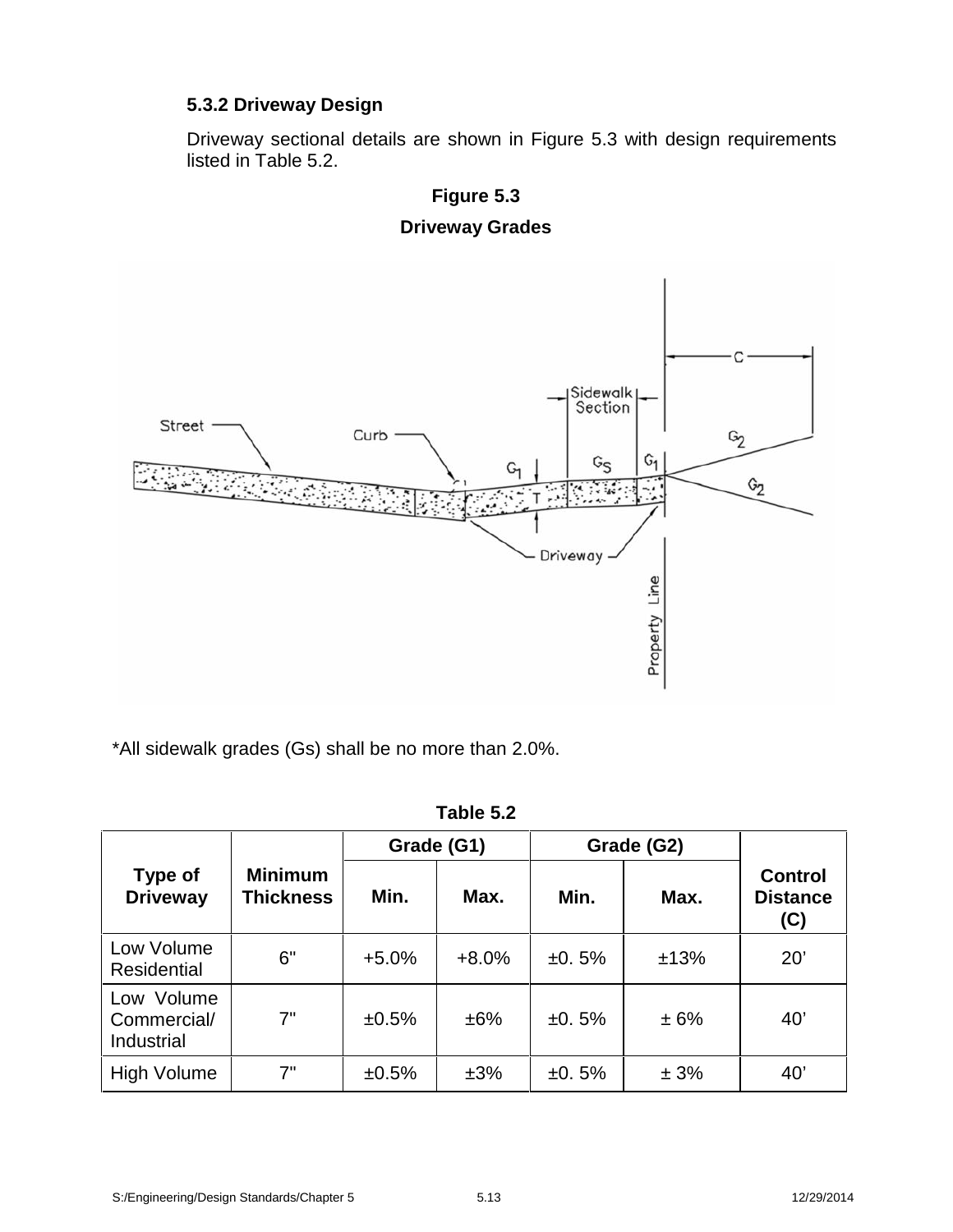The following sketches are the recommended minimum design for limited movement driveways. Acceleration and deceleration lanes may be required to be incorporated into the designs. The islands are raised with vertical curb. The ends of the islands should typically be provided with 2-foot radii.



**Figure 5.4: Right-In, Right-Out, Left-In Driveway Design**



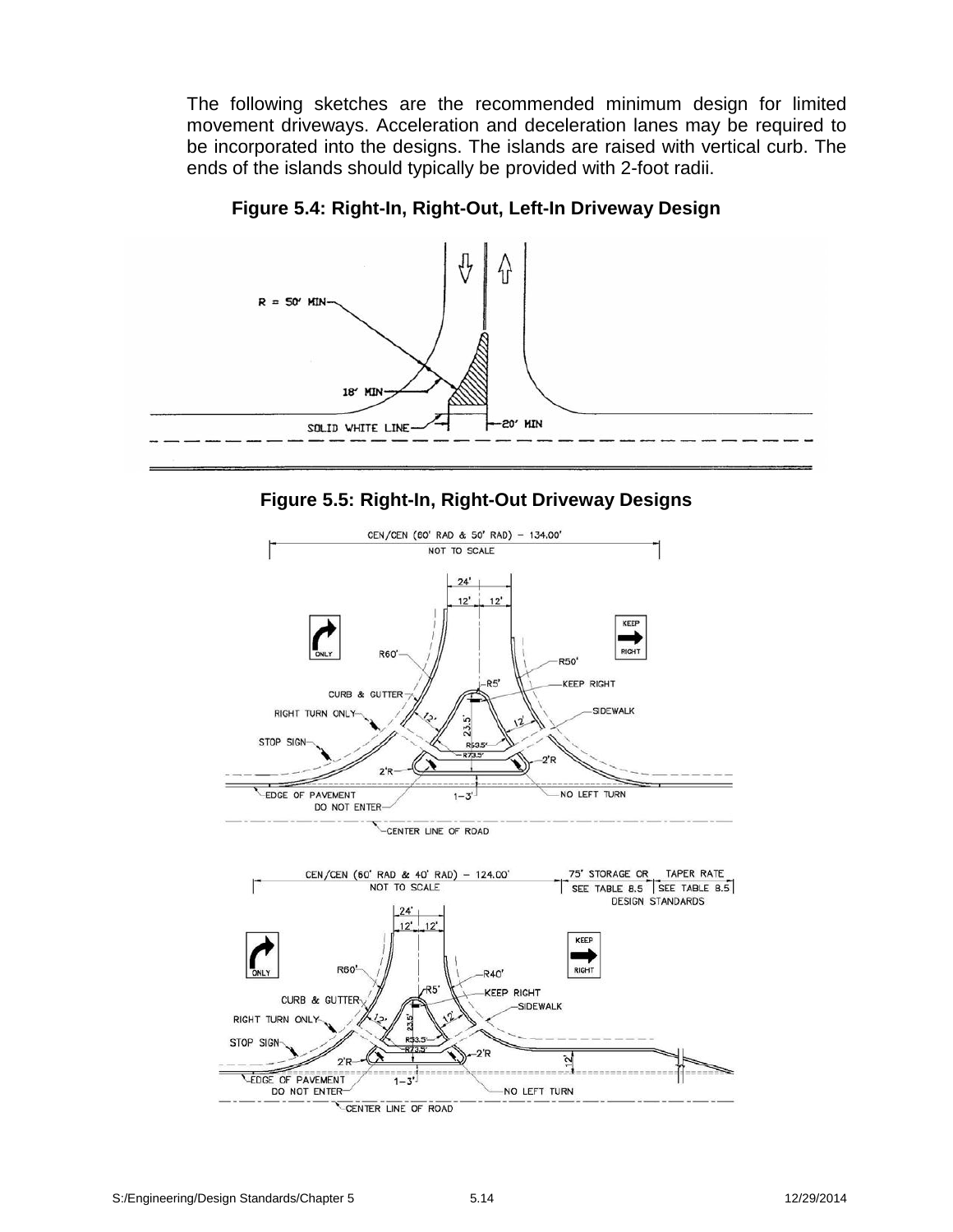

**Figure 5.6: Right-In, Right-Out, Left-Out Driveway Design**

**Figure 5.7: Driveway Design with Median Divider**



**Figure 5.8: Median Design to Restrict Existing Left Turns**

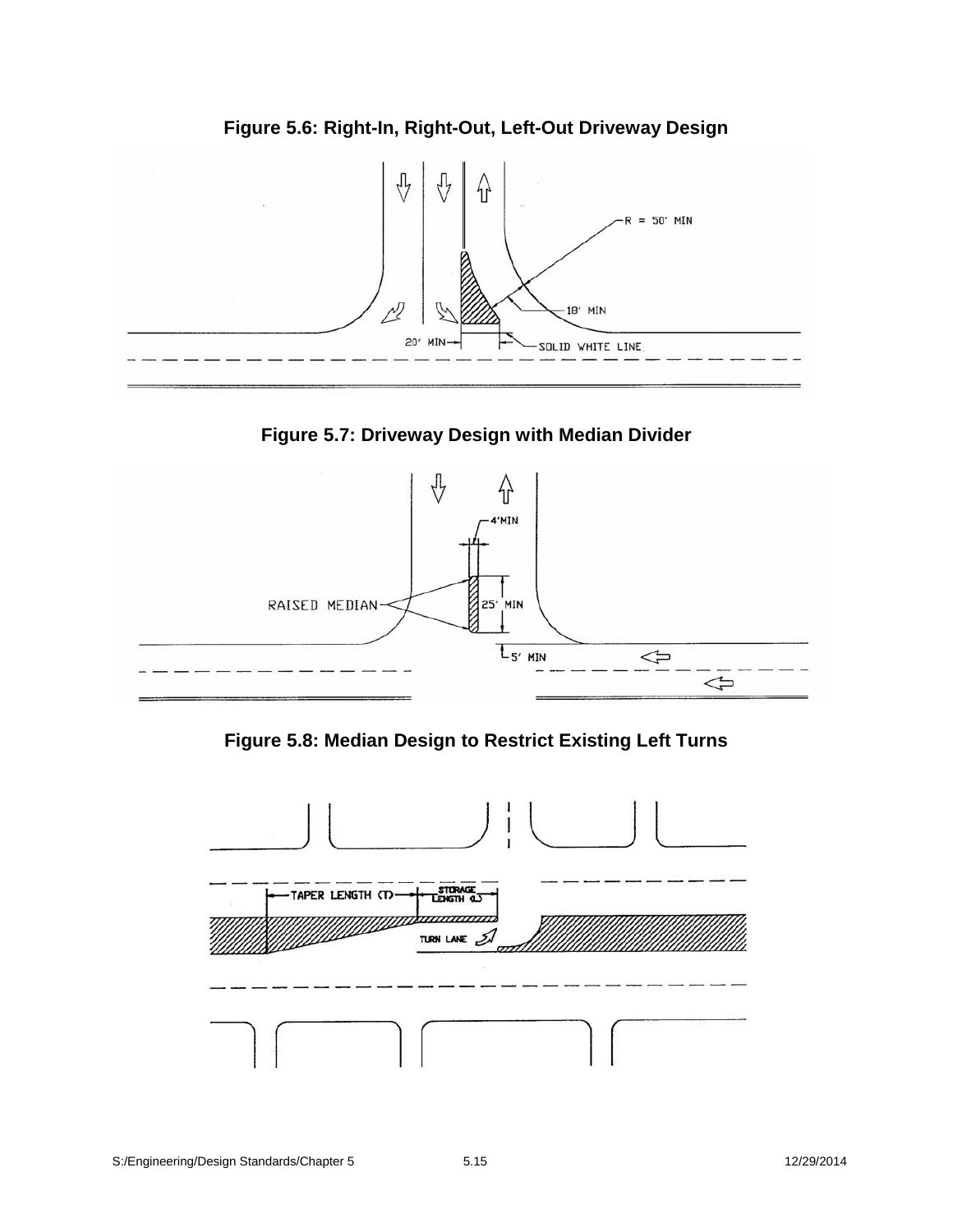#### **5.4 Off-Street Parking Area**

**5.4.1 General.** The following guidelines regarding the design of off-street parking areas shall be followed.

**5.4.2 Minimum Stall Width.** The minimum stall width shall be 8 1/2 feet, except compact vehicles. Compact vehicle minimum stall width shall be 7 1/2 feet.

**5.4.3 Compact Vehicles.** A maximum of 33 percent of total required parking stalls may be designated specifically for compact vehicles. When an area is designed for compact vehicles only, the area shall be adequately signed to inform drivers of the exclusion.

**5.4.4 Parking Dimensions.** Minimum module depths shall be as shown on Figure 5.9 and in Table 5.3.

**5.4.5 Backing Into Street Not Allowed.** The spaces shall be so arranged so that no vehicle will be required to be backed into the street in order to exit the lot except for single-family or duplex dwelling units.

**5.4.6 Backing Over Sidewalk Not Allowed.** The spaces shall be so arranged so that no vehicle will be required to be backed over a public sidewalk in order to exit the stall.